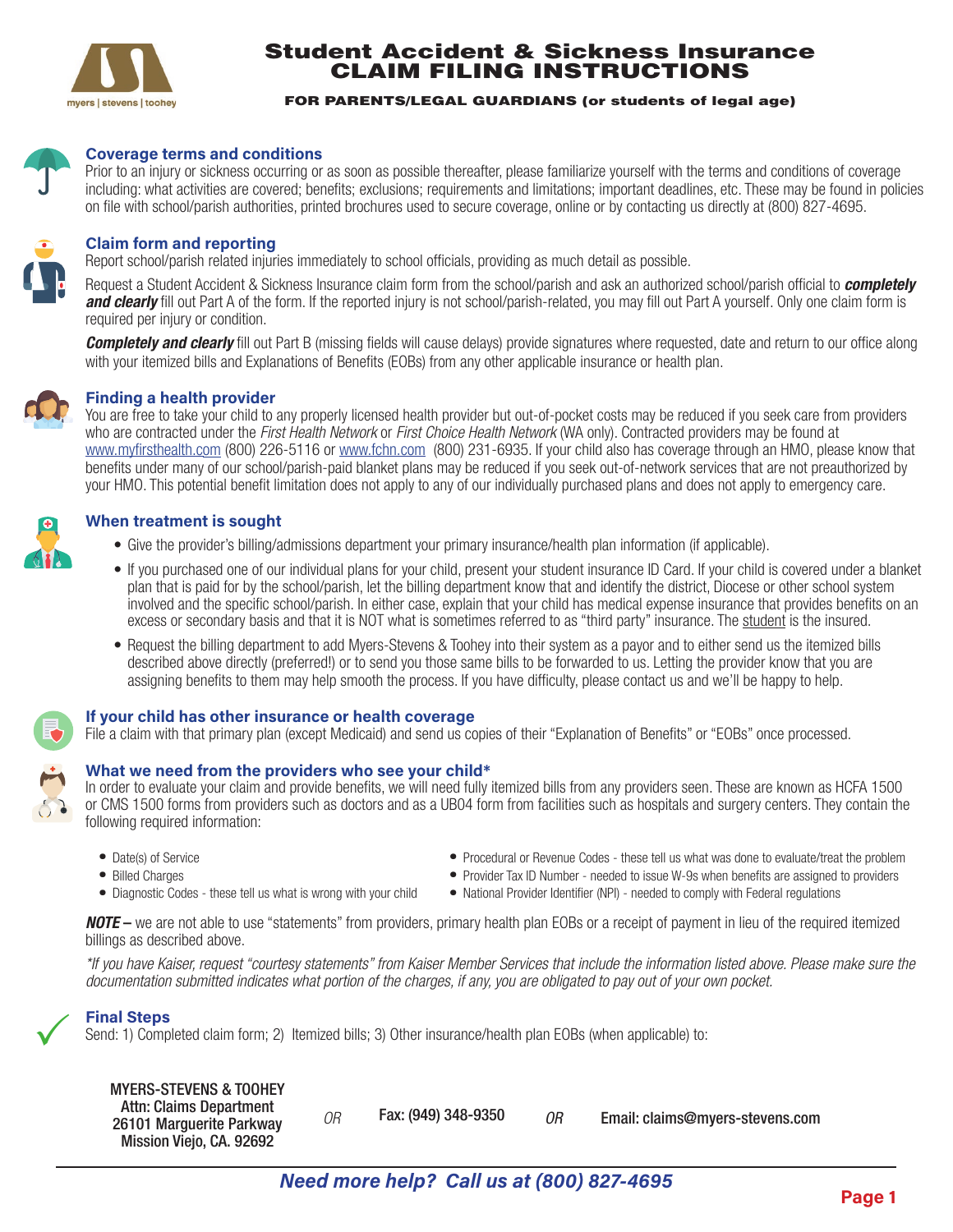

## STUDENT ACCIDENT & SICKNESS INSURANCE CLAIM FORM

| <b>PART A</b><br><b>SCHOOL/PARISH STATEMENT</b>                                                                                                                                                                                                                                                                                                                                                                                                                                                                                                                                                                                                                                                                                                                                                                                                                                                                                                                                                                                                                                                                                                                                                                                                                                                                                                                                                                  |                                                   | (Parent, legal guardian or claimant of legal age may complete Part A if injury is not school/parish-related or if injury is<br>sustained during COVID-related distance learning at home) |                                                                                                           |                          |                                                                                                                                        |                                 |                                         |                |  |  |  |
|------------------------------------------------------------------------------------------------------------------------------------------------------------------------------------------------------------------------------------------------------------------------------------------------------------------------------------------------------------------------------------------------------------------------------------------------------------------------------------------------------------------------------------------------------------------------------------------------------------------------------------------------------------------------------------------------------------------------------------------------------------------------------------------------------------------------------------------------------------------------------------------------------------------------------------------------------------------------------------------------------------------------------------------------------------------------------------------------------------------------------------------------------------------------------------------------------------------------------------------------------------------------------------------------------------------------------------------------------------------------------------------------------------------|---------------------------------------------------|------------------------------------------------------------------------------------------------------------------------------------------------------------------------------------------|-----------------------------------------------------------------------------------------------------------|--------------------------|----------------------------------------------------------------------------------------------------------------------------------------|---------------------------------|-----------------------------------------|----------------|--|--|--|
| NAME OF CLAIMANT<br><b>FIRST</b><br>MI                                                                                                                                                                                                                                                                                                                                                                                                                                                                                                                                                                                                                                                                                                                                                                                                                                                                                                                                                                                                                                                                                                                                                                                                                                                                                                                                                                           |                                                   | LAST                                                                                                                                                                                     | AGE                                                                                                       | GRADE                    | $\Box$ FEMALE<br>$\Box$ MALE                                                                                                           |                                 | DATE OF BIRTH<br>MO<br>I <sup>DAY</sup> | $I^{\gamma R}$ |  |  |  |
| ADDRESS OF CLAIMANT                                                                                                                                                                                                                                                                                                                                                                                                                                                                                                                                                                                                                                                                                                                                                                                                                                                                                                                                                                                                                                                                                                                                                                                                                                                                                                                                                                                              |                                                   | <b>CITY</b>                                                                                                                                                                              |                                                                                                           | <b>STATE</b>             | ZIP CODE                                                                                                                               |                                 |                                         |                |  |  |  |
| ID # FROM ID CARD (If applicable)<br>IS THE CLAIMANT A:<br>$\Box$ STUDENT<br>$\Box$ STAFF<br>$\Box$ VOLUNTEER<br>$\Box$ OTHER $\Box$                                                                                                                                                                                                                                                                                                                                                                                                                                                                                                                                                                                                                                                                                                                                                                                                                                                                                                                                                                                                                                                                                                                                                                                                                                                                             |                                                   |                                                                                                                                                                                          |                                                                                                           |                          |                                                                                                                                        |                                 |                                         |                |  |  |  |
| NAME OF SCHOOL/PARISH                                                                                                                                                                                                                                                                                                                                                                                                                                                                                                                                                                                                                                                                                                                                                                                                                                                                                                                                                                                                                                                                                                                                                                                                                                                                                                                                                                                            |                                                   | NAME OF DISTRICT, DIOCESE OR OTHER SCHOOL SYSTEM                                                                                                                                         |                                                                                                           |                          |                                                                                                                                        |                                 |                                         |                |  |  |  |
| SCHOOL/PARISH MAILING ADDRESS                                                                                                                                                                                                                                                                                                                                                                                                                                                                                                                                                                                                                                                                                                                                                                                                                                                                                                                                                                                                                                                                                                                                                                                                                                                                                                                                                                                    | <b>CITY</b>                                       |                                                                                                                                                                                          |                                                                                                           | <b>STATE</b><br>ZIP CODE |                                                                                                                                        |                                 |                                         |                |  |  |  |
| DURING WHAT ACTIVITY DID THE INJURY OCCUR?<br>□ CLASSROOM<br>PLAYGROUND<br>$\Box$ TRAVEL<br>INTERSCHOLASTIC PRACTICE<br>INTERSCHOLASTIC GAME<br>$\Box$ P.E.<br>$\Box$ AT HOME<br>$\Box$ FIELD TRIP<br>$\Box$ CYO<br>$\Box$ PAL<br>$\Box$ OTHER $\_$<br>RELIGIOUS EDUCATION<br>CONFIRMATION<br>VOUTH MINISTRY<br>YOUNG ADULT MINISTRY                                                                                                                                                                                                                                                                                                                                                                                                                                                                                                                                                                                                                                                                                                                                                                                                                                                                                                                                                                                                                                                                             |                                                   |                                                                                                                                                                                          |                                                                                                           |                          |                                                                                                                                        |                                 |                                         |                |  |  |  |
| WAS THE CLAIMANT PARTICIPATING IN A SPORT NOT SCHOOL/PARISH-SPONSORED<br>$\Box$ YES<br>$\Box$ NO<br>AND SUPERVISED?<br>IF YES, LIST NAME OF SPORTS ORGANIZATION:                                                                                                                                                                                                                                                                                                                                                                                                                                                                                                                                                                                                                                                                                                                                                                                                                                                                                                                                                                                                                                                                                                                                                                                                                                                 |                                                   | TYPE OF SPORT:                                                                                                                                                                           |                                                                                                           |                          | DOES THE SCHOOL/PARISH HAVE ANY RECORD OF ANY HEALTH<br>COVERAGE FOR THE CLAIMANT?<br>$\Box$ YES<br>$\Box$ NO<br>If YES, name of plan: |                                 |                                         |                |  |  |  |
| DATE OF INJURY/SICKNESS<br>TIME OF INJURY<br>A.M. / P.M.<br>DAY<br>MO<br>YR<br>(CIRCLE ONE)                                                                                                                                                                                                                                                                                                                                                                                                                                                                                                                                                                                                                                                                                                                                                                                                                                                                                                                                                                                                                                                                                                                                                                                                                                                                                                                      | WHAT PART OF THE BODY WAS INJURED?<br>$\Box$ LEFT |                                                                                                                                                                                          | HAS THE CLAIMANT SUFFERED FROM SAME OR SIMILAR CONDITION BEFORE?<br>$\Box$ YES $\Box$ NO<br>IF YES, WHEN? |                          |                                                                                                                                        |                                 |                                         |                |  |  |  |
| PROVIDE DETAILS ON HOW AND WHERE THE INJURY OR ILLNESS OCCURRED. PLEASE BE SPECIFIC                                                                                                                                                                                                                                                                                                                                                                                                                                                                                                                                                                                                                                                                                                                                                                                                                                                                                                                                                                                                                                                                                                                                                                                                                                                                                                                              |                                                   |                                                                                                                                                                                          |                                                                                                           |                          |                                                                                                                                        |                                 |                                         |                |  |  |  |
| NAME AND TITLE OF SUPERVISING OFFICIAL AT TIME OF INJURY                                                                                                                                                                                                                                                                                                                                                                                                                                                                                                                                                                                                                                                                                                                                                                                                                                                                                                                                                                                                                                                                                                                                                                                                                                                                                                                                                         |                                                   | WAS HE/SHE A WITNESS TO THE ACCIDENT?<br>$\Box$ NO<br>$\Box$ YES                                                                                                                         |                                                                                                           |                          |                                                                                                                                        | DATE SCHOOL/PARISH WAS NOTIFIED |                                         |                |  |  |  |
| NAME AND TITLE OF SCHOOL OFFICIAL INJURY WAS REPORTED TO                                                                                                                                                                                                                                                                                                                                                                                                                                                                                                                                                                                                                                                                                                                                                                                                                                                                                                                                                                                                                                                                                                                                                                                                                                                                                                                                                         |                                                   | SIGNATURE<br>X                                                                                                                                                                           |                                                                                                           |                          | <b>DATE SIGNED</b>                                                                                                                     |                                 | SCHOOL/PARISH TELEPHONE NUMBER          |                |  |  |  |
| <b>PART B</b><br><b>PARENT OR LEGAL GUARDIAN INFORMATION</b>                                                                                                                                                                                                                                                                                                                                                                                                                                                                                                                                                                                                                                                                                                                                                                                                                                                                                                                                                                                                                                                                                                                                                                                                                                                                                                                                                     |                                                   |                                                                                                                                                                                          |                                                                                                           |                          |                                                                                                                                        |                                 |                                         |                |  |  |  |
| NAME OF CLAIMANT'S PRIMARY PHYSICIAN                                                                                                                                                                                                                                                                                                                                                                                                                                                                                                                                                                                                                                                                                                                                                                                                                                                                                                                                                                                                                                                                                                                                                                                                                                                                                                                                                                             | <b>ADDRESS</b>                                    |                                                                                                                                                                                          |                                                                                                           |                          |                                                                                                                                        | PHONE NUMBER                    |                                         |                |  |  |  |
| IS THE CLAIMANT COVERED, DIRECTLY AND/OR AS A DEPENDENT UNDER ANY OTHER INSURANCE OR HEALTH PLAN(S)?<br>$\Box$ YES<br>$\Box$ NO<br>POLICY NUMBER(S)<br>IF YES, NAME OF PLAN(S)                                                                                                                                                                                                                                                                                                                                                                                                                                                                                                                                                                                                                                                                                                                                                                                                                                                                                                                                                                                                                                                                                                                                                                                                                                   |                                                   |                                                                                                                                                                                          |                                                                                                           |                          |                                                                                                                                        |                                 |                                         |                |  |  |  |
| NAME OF CLAIMANT'S EMPLOYER (if applicable)                                                                                                                                                                                                                                                                                                                                                                                                                                                                                                                                                                                                                                                                                                                                                                                                                                                                                                                                                                                                                                                                                                                                                                                                                                                                                                                                                                      | <b>ADDRESS</b>                                    |                                                                                                                                                                                          |                                                                                                           |                          |                                                                                                                                        | PHONE NUMBER                    |                                         |                |  |  |  |
| <b>NAME OF FATHER OR LEGAL MALE GUARDIAN</b>                                                                                                                                                                                                                                                                                                                                                                                                                                                                                                                                                                                                                                                                                                                                                                                                                                                                                                                                                                                                                                                                                                                                                                                                                                                                                                                                                                     | <b>EMAIL ADDRESS</b>                              |                                                                                                                                                                                          |                                                                                                           |                          | MOBILE TELEPHONE NO.                                                                                                                   | HOME TELEPHONE NO.              |                                         |                |  |  |  |
| <b>ADDRESS</b><br><b>CITY</b><br><b>STATE</b>                                                                                                                                                                                                                                                                                                                                                                                                                                                                                                                                                                                                                                                                                                                                                                                                                                                                                                                                                                                                                                                                                                                                                                                                                                                                                                                                                                    |                                                   |                                                                                                                                                                                          |                                                                                                           |                          | ZIP CODE                                                                                                                               |                                 |                                         |                |  |  |  |
| NAME OF EMPLOYER<br>Self Employed Part Time Unemployed                                                                                                                                                                                                                                                                                                                                                                                                                                                                                                                                                                                                                                                                                                                                                                                                                                                                                                                                                                                                                                                                                                                                                                                                                                                                                                                                                           |                                                   |                                                                                                                                                                                          | WORK TELEPHONE                                                                                            |                          |                                                                                                                                        |                                 |                                         |                |  |  |  |
| ADDRESS OF EMPLOYER                                                                                                                                                                                                                                                                                                                                                                                                                                                                                                                                                                                                                                                                                                                                                                                                                                                                                                                                                                                                                                                                                                                                                                                                                                                                                                                                                                                              |                                                   | <b>STATE</b><br>ZIP CODE                                                                                                                                                                 |                                                                                                           |                          |                                                                                                                                        |                                 |                                         |                |  |  |  |
| NAME OF MOTHER OR LEGAL FEMALE GUARDIAN                                                                                                                                                                                                                                                                                                                                                                                                                                                                                                                                                                                                                                                                                                                                                                                                                                                                                                                                                                                                                                                                                                                                                                                                                                                                                                                                                                          | <b>EMAIL ADDRESS</b>                              |                                                                                                                                                                                          |                                                                                                           |                          | MOBILE TELEPHONE NO.                                                                                                                   |                                 | HOME TELEPHONE NO.                      |                |  |  |  |
| <b>ADDRESS</b><br><b>CITY</b><br><b>STATE</b><br>ZIP CODE                                                                                                                                                                                                                                                                                                                                                                                                                                                                                                                                                                                                                                                                                                                                                                                                                                                                                                                                                                                                                                                                                                                                                                                                                                                                                                                                                        |                                                   |                                                                                                                                                                                          |                                                                                                           |                          |                                                                                                                                        |                                 |                                         |                |  |  |  |
| NAME OF EMPLOYER<br>□ Self Employed □ Part Time □ Unemployed                                                                                                                                                                                                                                                                                                                                                                                                                                                                                                                                                                                                                                                                                                                                                                                                                                                                                                                                                                                                                                                                                                                                                                                                                                                                                                                                                     | WORK TELEPHONE                                    |                                                                                                                                                                                          |                                                                                                           |                          |                                                                                                                                        |                                 |                                         |                |  |  |  |
| ADDRESS OF EMPLOYER<br><b>CITY</b><br>ZIP CODE<br><b>STATE</b>                                                                                                                                                                                                                                                                                                                                                                                                                                                                                                                                                                                                                                                                                                                                                                                                                                                                                                                                                                                                                                                                                                                                                                                                                                                                                                                                                   |                                                   |                                                                                                                                                                                          |                                                                                                           |                          |                                                                                                                                        |                                 |                                         |                |  |  |  |
| AUTHORIZATION: I hereby authorize any School, Participating Organization, Policyholder, trust, employer, insurance company, health plan, medical/dental provider or other person or entity to release any information/<br>documentation needed to process this claim to Myers-Stevens & Toohey Co., Inc. (MST) or its insuring company when requested by them to do so. This may include but is not limited to: details of the reported loss;<br>identification of witnesses and supervisors; verification of other insurance or health coverage; coverage terms; explanations of benefits; complete health records including those involving mental/emotional disorders and<br>substance abuse; prescription drug history and fully itemized bills in the form of CMS/HCFA 1500s and UB04s. If the claim is reportedly the result of participating in a School, Participating Organization or Policyholder ac<br>I authorize MST to share information concerning this claim as necessary with representatives of the School, Participating Organization or Policyholder as applicable. I understand that the authorization to release claim-rel<br>information/documentation to MST will terminate two years from the date of signature unless terminated in writing on an earlier date by me. A photo static/digital copy of this authorization shall be considered as valid and<br>effective as the original. |                                                   |                                                                                                                                                                                          |                                                                                                           |                          |                                                                                                                                        |                                 |                                         |                |  |  |  |
| RELATIONSHIP TO CLAIMANT<br>SIGNATURE <b>X</b><br>DATE<br>NAME<br><b>ASSIGNMENT OF BENEFITS:</b> I authorize the payment of benefits directly to the provider(s) of services and/or supplies associated with this claim.                                                                                                                                                                                                                                                                                                                                                                                                                                                                                                                                                                                                                                                                                                                                                                                                                                                                                                                                                                                                                                                                                                                                                                                         |                                                   |                                                                                                                                                                                          |                                                                                                           |                          |                                                                                                                                        |                                 |                                         |                |  |  |  |
| NAME<br>RELATIONSHIP TO CLAIMANT                                                                                                                                                                                                                                                                                                                                                                                                                                                                                                                                                                                                                                                                                                                                                                                                                                                                                                                                                                                                                                                                                                                                                                                                                                                                                                                                                                                 |                                                   | SIGNATURE X<br>DATE                                                                                                                                                                      |                                                                                                           |                          |                                                                                                                                        |                                 |                                         |                |  |  |  |
| FRAUD WARNING: Any person who knowingly and with intent to defraud any insurance company or other persons, files a statement of claim containing any materially false information, or conceals for the purpose of<br>misleading, information concerning any fact material thereto commits a fraudulent insurance act, which is a crime, subject to criminal prosecution and/or civil penalties.<br>I have read and acknowledge the General Fraud Warning above and the specific version for my state on the reverse side.                                                                                                                                                                                                                                                                                                                                                                                                                                                                                                                                                                                                                                                                                                                                                                                                                                                                                        |                                                   |                                                                                                                                                                                          |                                                                                                           |                          |                                                                                                                                        |                                 |                                         |                |  |  |  |
| NAME_                                                                                                                                                                                                                                                                                                                                                                                                                                                                                                                                                                                                                                                                                                                                                                                                                                                                                                                                                                                                                                                                                                                                                                                                                                                                                                                                                                                                            |                                                   |                                                                                                                                                                                          |                                                                                                           |                          |                                                                                                                                        | <b>DATE <i>DATE</i></b>         |                                         |                |  |  |  |